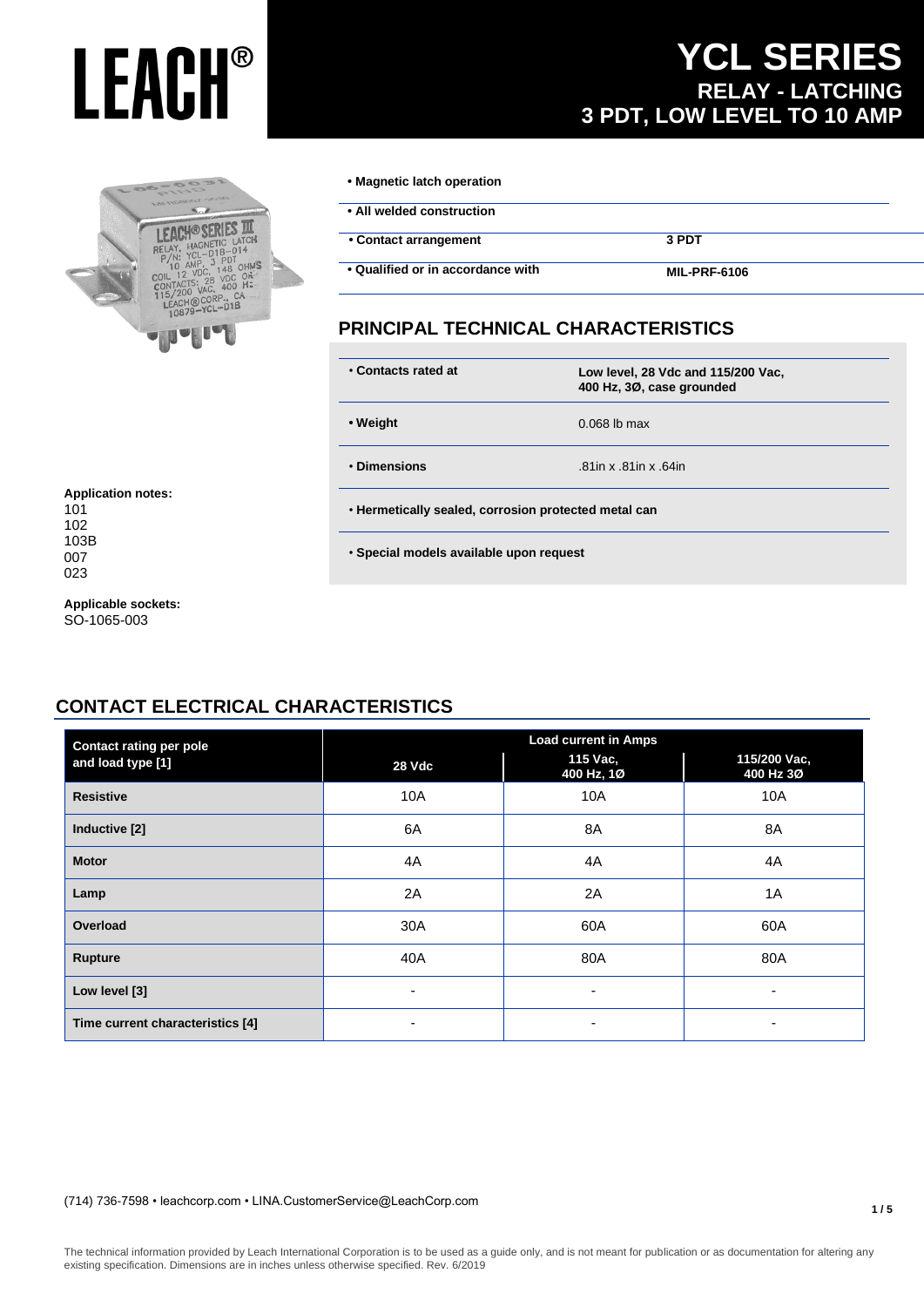## **YCL SERIES RELAY - LATCHING 3 PDT, LOW LEVEL TO 10 AMP**

#### **COIL CHARACTERISTICS (Vdc)**

| <b>CODE</b>                                                                 | A    | в     | C   | N [5] | R [5]             | V [5] |
|-----------------------------------------------------------------------------|------|-------|-----|-------|-------------------|-------|
| Nominal operating voltage                                                   | 28   | 12    | 6   | 28    | $12 \overline{ }$ | 6     |
| Maximum operating voltage at +125°C                                         | 29   | 14.5  | 7.3 | 29    | 14.5              | 7.3   |
| Maximum pickup voltage (Cold coil)                                          |      |       |     |       |                   |       |
| - Cold coil at $+125^\circ$ C                                               | 18   | 9     | 4.5 | 18    | 9                 | 4.5   |
| - During high temp test at +125° C                                          | 19.8 | 9.9   | 5   | 19.8  | 9.9               | 5     |
| - During continuous current test at +125° C                                 | 22.5 | 11.25 | 5.7 | 22.5  | 11.25             | 5.7   |
| Coil resistance $\Omega$ ± 10% + 25° C except types "C" and "V" + 20%, -10% | 600  | 148   | 37  | 600   | 148               | 37    |

#### **GENERAL CHARACTERISTICS**

| <b>Temperature range</b>                               | -70°C to +125°C                                |
|--------------------------------------------------------|------------------------------------------------|
| Minimum operating cycles (life) at rated load          | 50,000 [2]                                     |
| Minimum operating cycles (life) at 25% rated load      | 200,000                                        |
| Dielectric strength at sea level                       |                                                |
| - All circuits to ground and circuit to circuit        | 1250 Vrms                                      |
| - Coil to ground, coil to coil                         | 500 Vrms                                       |
| Dielectric strength at altitude 80,000 ft              | 350 Vrms [6]                                   |
| <b>Insulation resistance</b>                           |                                                |
| - Initial (500 Vdc)                                    | 100 M $\Omega$ min                             |
| - After environmental tests (500 Vdc)                  | 50 M $\Omega$ min                              |
| Sinusoidal vibration (A and D mounting)                | 0.12 d.a. / 10 to 70 Hz<br>30G / 70 to 3000 Hz |
| Sinusoidal vibration (G and J mounting)                | 0.12 d.a. / 10 to 57 Hz<br>20G /57 to 3000 Hz  |
| <b>Random vibration</b>                                |                                                |
| - Applicable specification                             | MIL-STD-202                                    |
| - Method                                               | 214                                            |
| - Test condition - A and D mounting                    | 1G (0.4G <sup>2</sup> /Hz, 50 to 2000 Hz)      |
| - Test condition - G and J mounting                    | 1E (0.2G <sup>2</sup> /Hz, 50 to 2000 Hz)      |
| - Duration                                             | 15 minutes each plane                          |
| Shock (A and D mounting)                               | 200G / 6 ms                                    |
| Shock (G and J mounting)                               | 100G / 6 ms                                    |
| Maximum contact opening time under vibration and shock | $10 \mu s$                                     |
| Operate time at nominal voltage@25°C                   | 6 ms max                                       |
| Reset time at nominal voltage@25°C                     | 6 ms max                                       |
| Contact make bounce at nominal voltage@25°C            | 1 ms max                                       |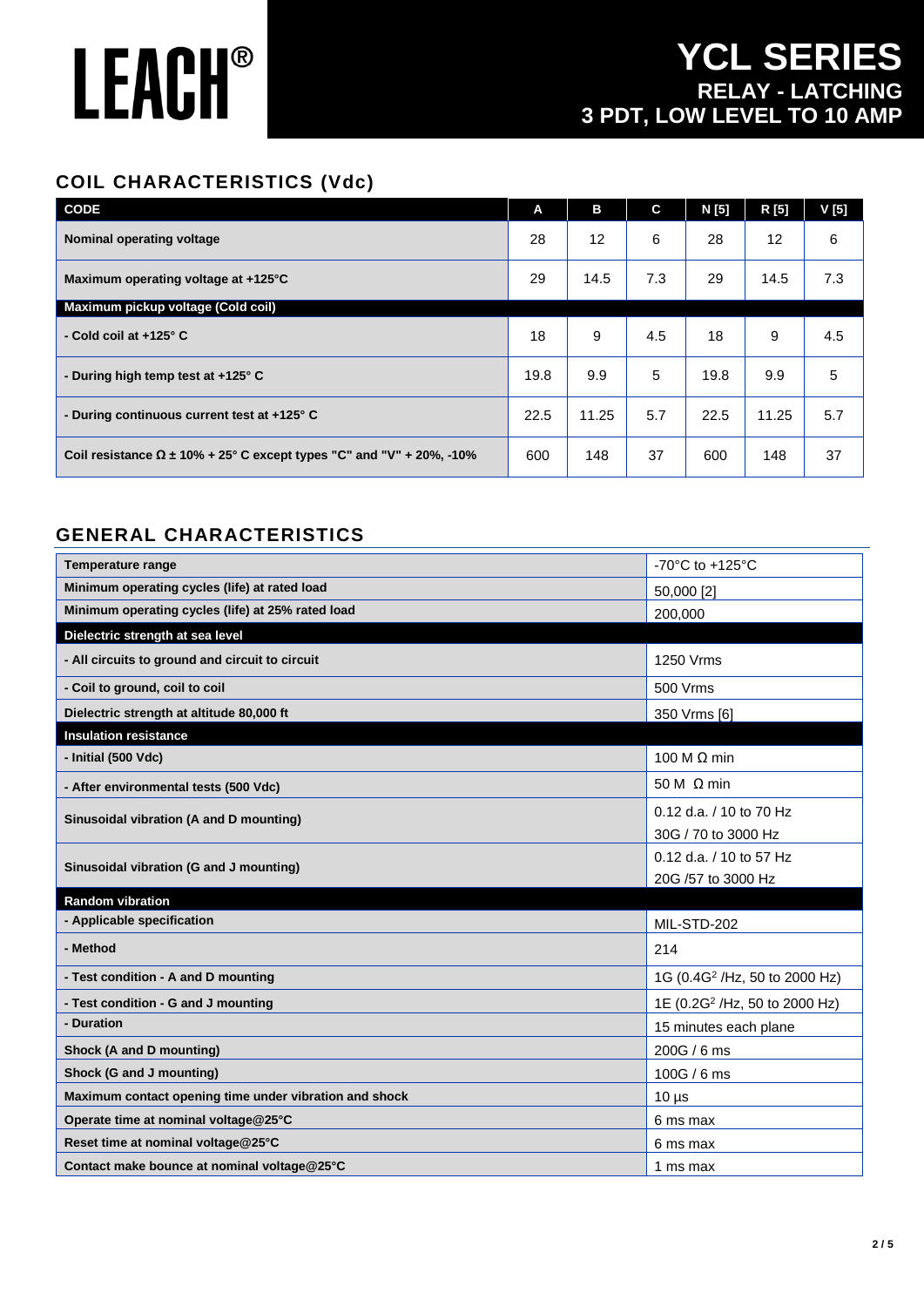## **YCL SERIES RELAY - LATCHING 3 PDT, LOW LEVEL TO 10 AMP**

#### **MOUNTING STYLES**

Dimensions in inch Tolerances, unless otherwise specified, ±0.1inch





#### **MOUNTING STYLE A**

#### **MOUNTING STYLE D**



MOUNTING STYLE G



#### **MOUNTING STYLE J**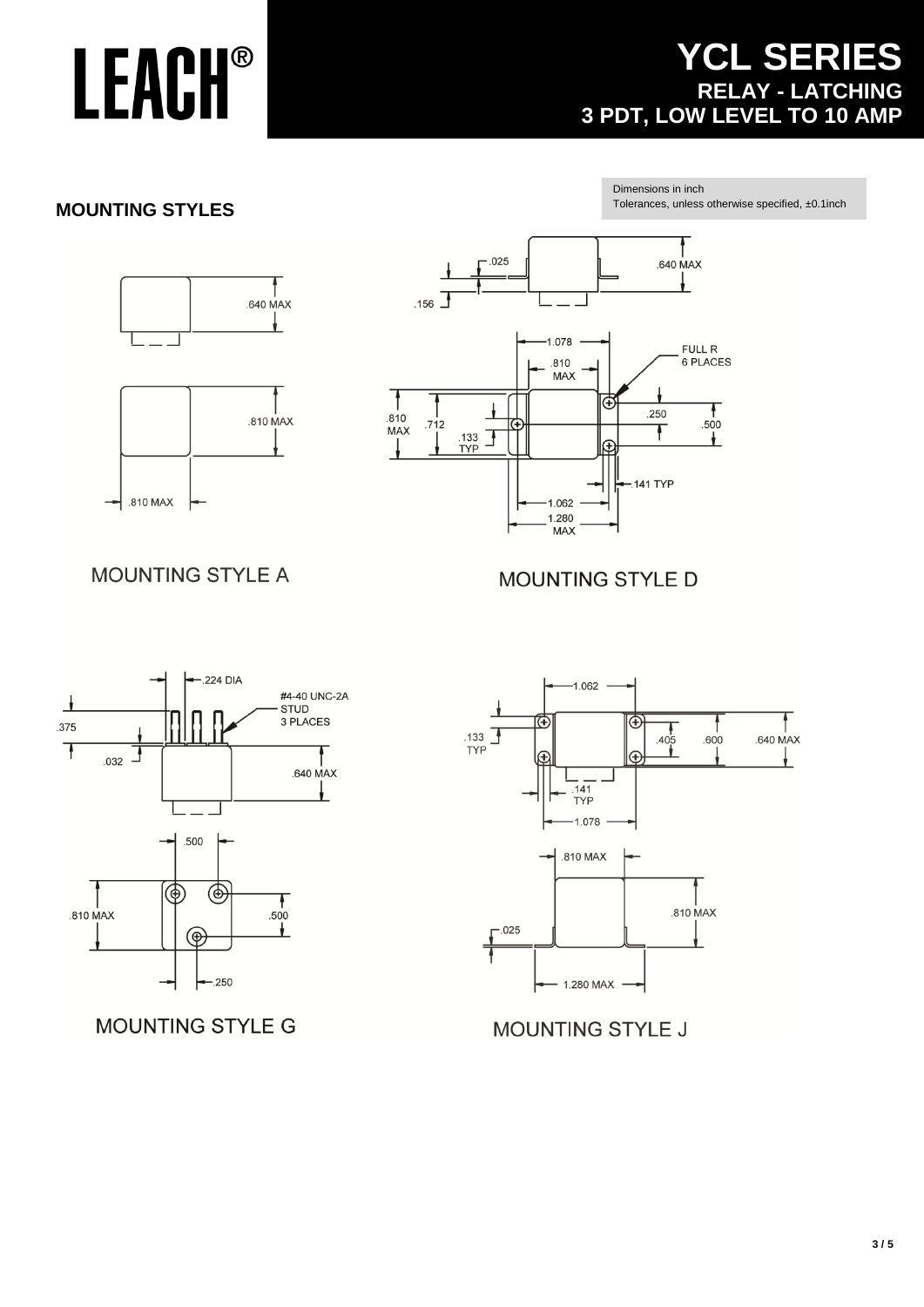### **YCL SERIES RELAY - LATCHING 3 PDT, LOW LEVEL TO 10 AMP**

#### **TERMINAL TYPES**